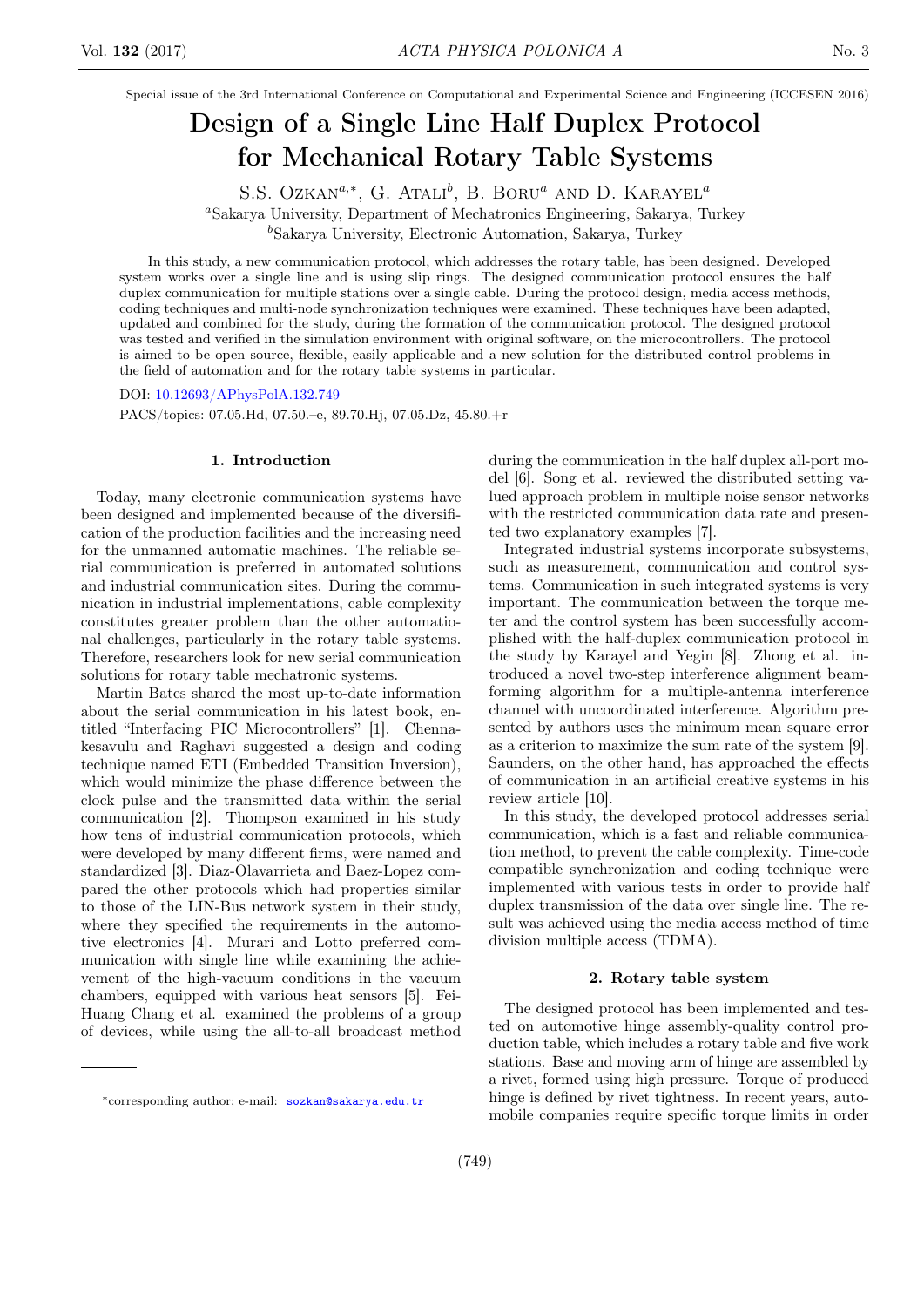to improve production quality, comfort and ergonomy. Electronic control system and its protocol algorithm use distributed sensor values, so that hinge can ensure a quality usage. Control system is divided into two electronic boards: slave, on rotary table and master, on the machine body.

An alternative solution is presented in this study, in which all procedures for the assembly of the hinges and quality control are performed on the rotary table. Rotary table assembly system consists of five work stations, as seen in Fig. 1. These are loading and unloading, assembly, rivet scrubbing, torque control and labeling stations.



Fig. 1. Rotary table assembly system work stations.

The mentioned assembly system consists of subsystems that require synchronous working with each other. An extensive control system is needed so that the system can perform its functions in an efficient way. The control system collects data via digital and analog sensors controlled by slave module, which is located on the machine body. In other words, the distributed sensor-based control system has been found appropriate for the system.

#### 3. Communication protocol

One of the problems, that occurred together with the popularization of the rotary table systems in industries, is the cable complexity. Numerous cables should be connected between actuators, sensors on the main table and similar elements on the rotary table to ensure communication. Rotary table is turning 360 degrees continuously, therefore the only solution to deal with these connections is using slip rings. When the capacity of the slip ring increases the cost increases significantly. Therefore reducing cable number is strictly important.

Data packages that will be sent over the data line are synchronized through the clock pulse in most of the communication protocols, which are sold commercially and each bit that forms the data is sent through this signal. However, the cable excess, which emerges as a result of gathering clock pulse, ground line and more than one data lines, can disrupt the communication in rotary table systems. Therefore, the designed communication protocol, that was developed to be used in industrial implementations, takes the half duplex activity as a reference and provides the data transmission with single line. The half duplex communication which is performed using a single line between the master and slave stations is schematized in Fig. 2.



Fig. 2. Master-slave stations.

#### 3.1. Relationship between the stations

This study is based on the development of a system that has many assembly and test station. These stations have to work with each other in integration, sensitivity and synchronization. Basically, this is achieved by the verification of the communication protocol by determining the necessary equipment after the preparation of a unique system structure and an appropriate algorithm and its integration into the main system. The task of the master station, which is positioned on the main body, independently from the rotary table, is to control the information that will come from the slave station with the reference values and to transmit the control result to the slave station on the rotary table. Various measurements are received from the sensors on the fixtures for the accept-reject approvals of the hinges positioned on the fixtures. This relationship is schematized in Fig 2. The system that was realized is shown in Fig. 3.



Fig. 3. Rotary table CAD data and completed system.

The control algorithm of the developed communication protocol relies upon the master-slave relationship, where the main table is considered as master and each station as slave. Main controller which takes the place of master is in continuous communication with the sensors at each station. It controls the whole system and reports the error when it notices a delay, error etc., at any station.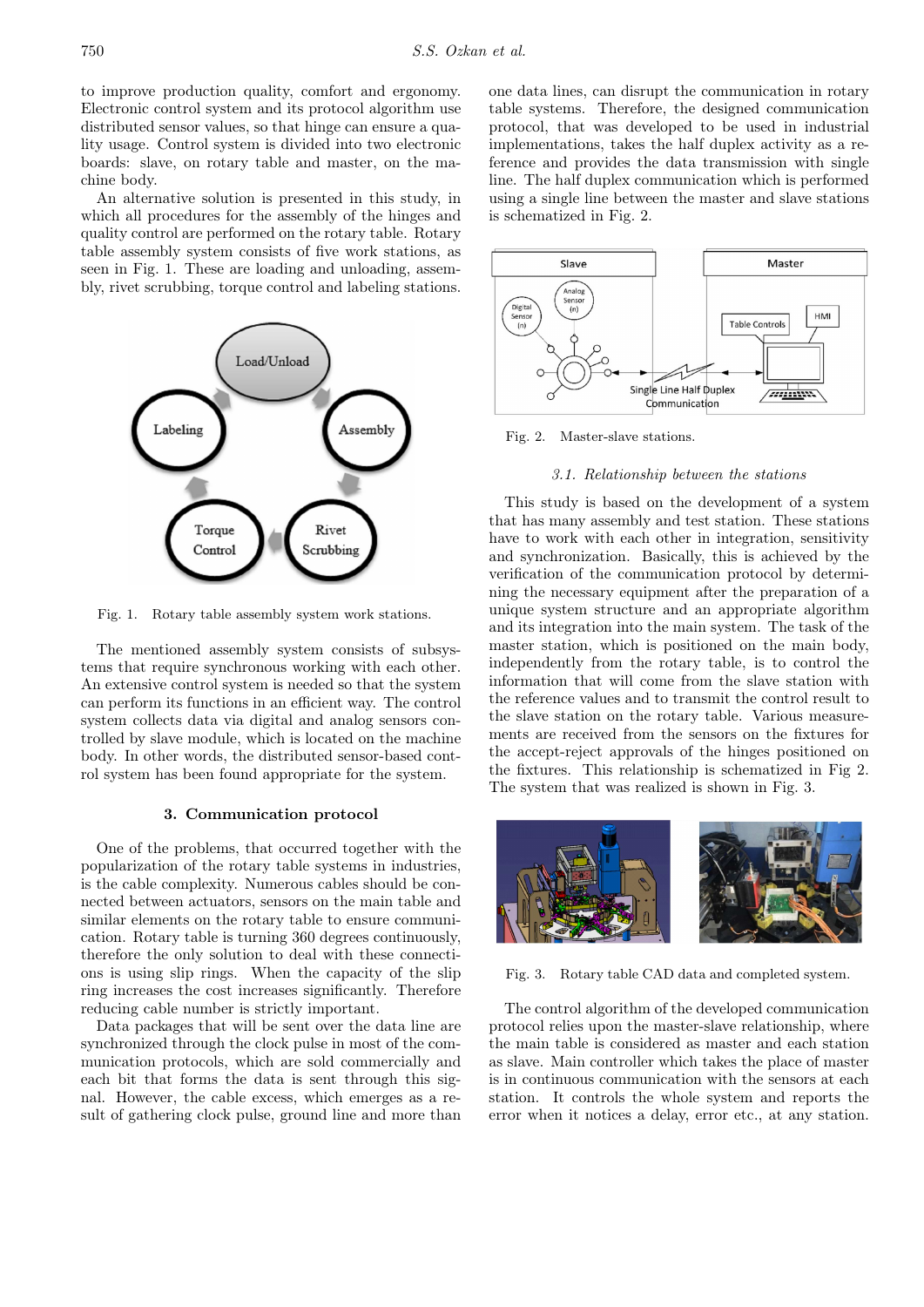

Fig. 4. Data transmit and receive flowchart.



Fig. 5. Master and slave PCB. 1–input ports, 2–output ports, 3–serial communication ports RS 485 and RS 232, 4–single line half duplex communication, 5–MCU, 6–status LEDs, 7–power input.

This code flow is independent from the main loop with the sub-procedures. General algorithm of the designed protocol is given in Fig. 4 as a flowchart.

The electronic circuit designed for the automotive hinge assembly system is given in Fig. 5. This circuit can be used as master or slave module by changing the software. This is another advantage of the study, which makes it more practical and inexpensive.

#### 3.2. Data package

Format of each data package sent using this protocol is shown in Fig. 6. The first bit that forms the data package is the start bit. The logical 0 (low) signal is always available when there is no data transfer over the line. Because the verified protocol would be used in industrial areas, it was considered to keep the line at the low level continuously, that is, at logical 0.

The line was at logical 0 as the start bit (the logical 1 (high)) was used and it would cause changes on the line. Two ID characters (ID1, ID2) are transmitted for the purpose of transmitting the data safely over the line after the start bit. The purpose of these characters is to begin the communication with the desired start data and therefore to enable the devices to recognize each other and to ensure their synchronization.

AEC and DEC bytes are check bytes, used to ensure that the analog and digital data are transmitted without any corruption or data loss by using CRC (cyclic redundancy check) methodology. After those start characters, the analog and digital data are transmitted (AD, DD). The counter device continuously queries this start bit and start characters, and after the confirmation, it transfers the 16 bit data (8 bit analog and 8 bit digital) into its memory and/or displays them. After the transmission of the 16 bit data, the signal on the line is again brought to the logical 0 in order to initiate another transmission.



Fig. 6. Transmitted data package format and lengths.

## 4. Conclusions

The communication protocol developed within the scope of this study performs a half duplex serial communication, based on the master-slave relationship between the fixtures on the table in rotary table systems and the master station positioned on the main body. In this study, a protocol was designed and put into operation, which reduces the lines allocated for the clock pulse and the data down to a single line. This communication protocol needs only the data line between two nodes. The data are transmitted in half duplex mode. Length of the data packages was defined to be 50 bits during the process of the development of communication protocol and the transmission period of each bit within these packages was set to approximately 0.416 ms. The achieved communication rate was 2.4 kHz, depending on the baud amount.